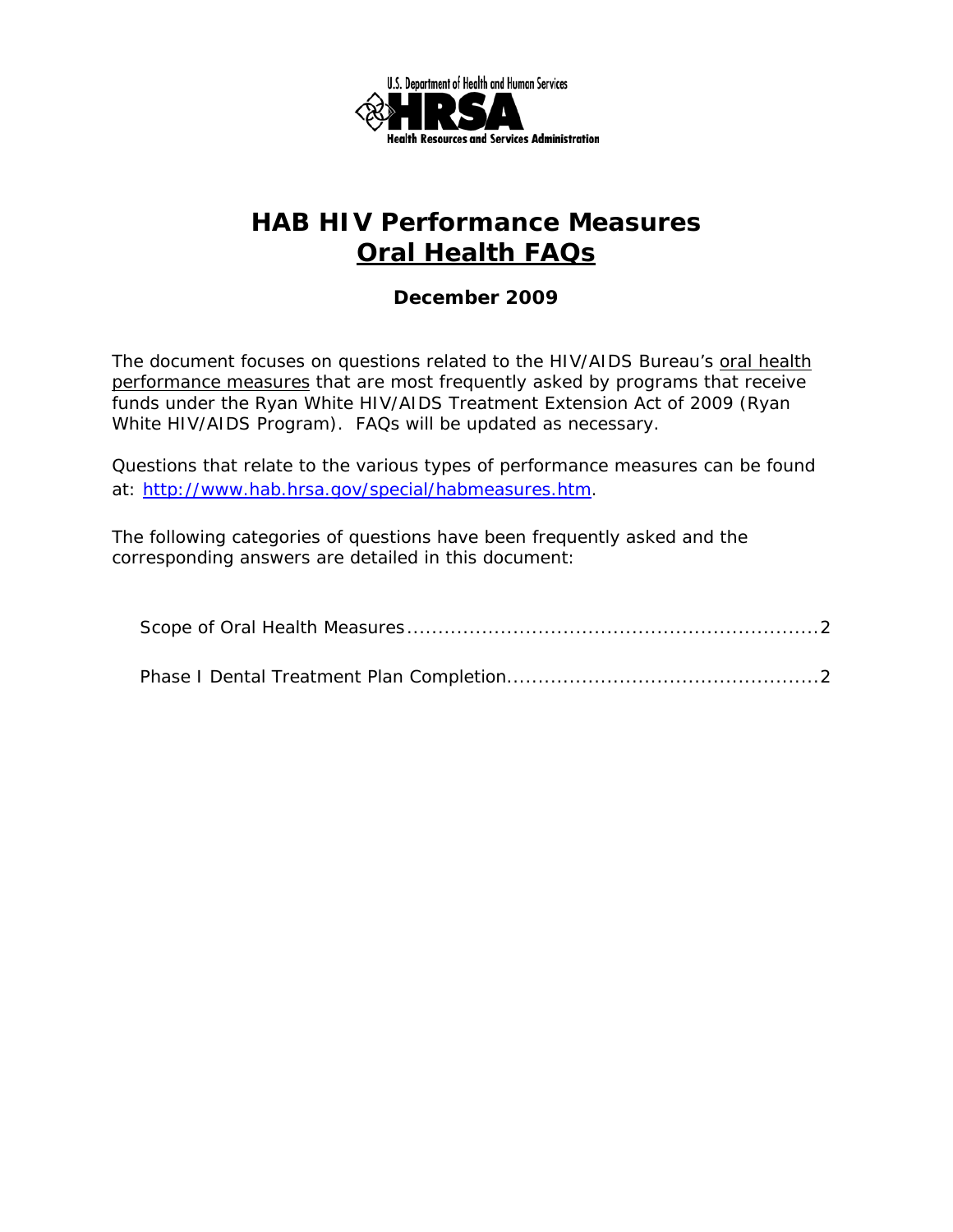### **HAB HIV Performance Measures Oral Health FAQs**

### **Scope of Oral Health Measures**

- **Question: Within the Ryan White community, which providers should use the oral health performance measures?**
- Answer: The measures are designed to be used by dental providers providing oral health services for the HIV-infected population.
- **Question: How should we use the American Dental Association Current Dental Terminology (ADA CDT) billing codes?**
- Answer: The ADA CDT codes included in the detail sheets are provided as examples to help identify potential data sources. The list is not meant to be exhaustive.
- **Question: How can the data be collected if ADA CDT Code data are not available for a specific procedure or if the oral health provider does not use ADA CDT Codes for billing or documentation purposes?**
- can also be utilized to capture the required data and allow for analysis Answer: If ADA CDT codes are not used, data can be abstracted from patient charts to determine if a service has been provided. "Dummy" codes using electronic datafiles.

# **Phase I Dental Treatment Plan Completion**

#### **Question: What should be included in a Phase I Treatment Plan?**

Answer: Phase I treatment focuses on the prevention, maintenance and/or elimination of oral pathology that results from dental caries or periodontal disease. Treatment could be restorative or include basic periodontal therapy (non-surgical) or simple extractions and biopsy. It could also include non-surgical endodontic therapy, such as root canals or space maintenance and tooth eruption guidance for transitional dentition (non-orthodontic).

#### **complete the Phase I treatment plans? Question: What if we don't have the clinical capacity/resources to**